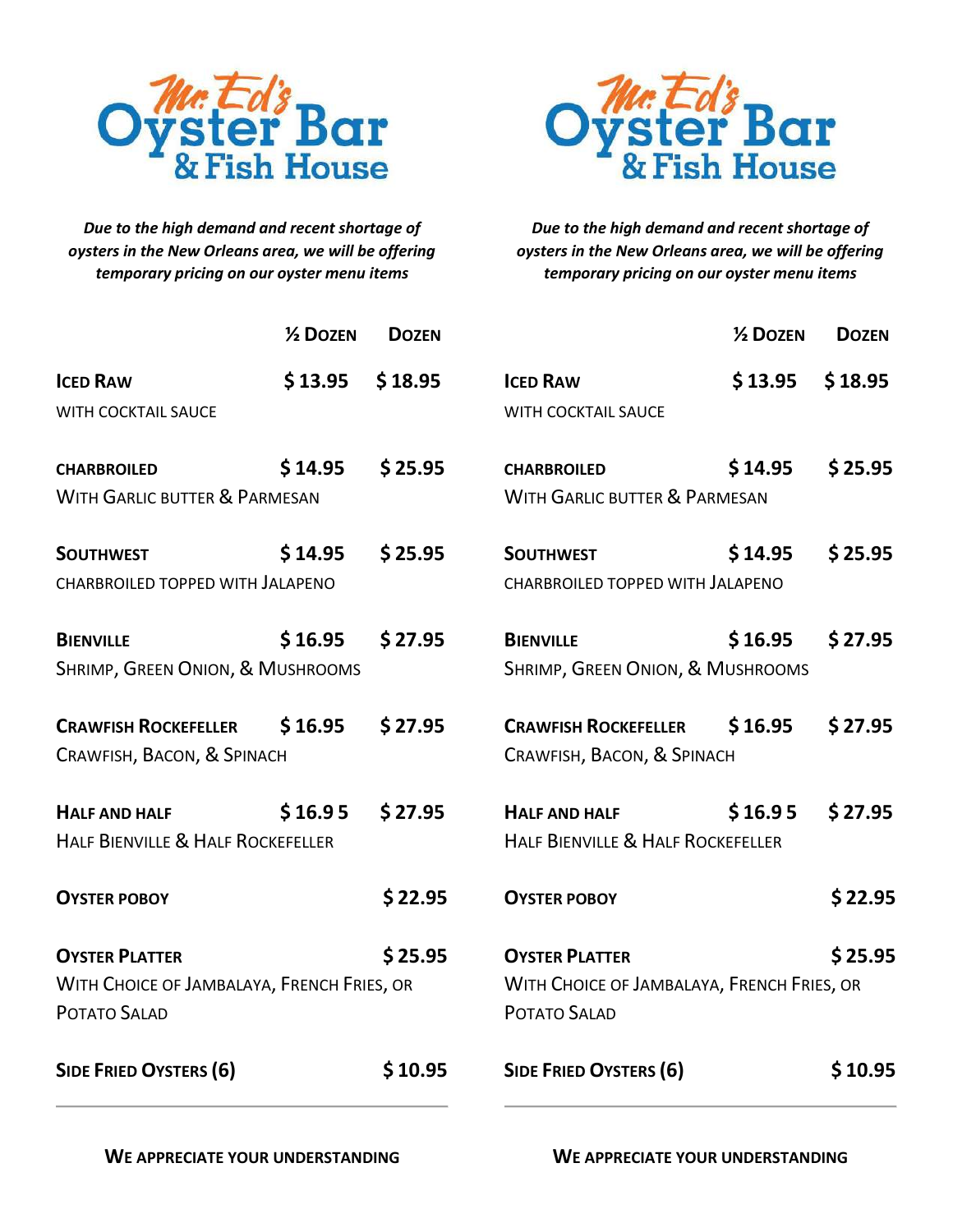

# **Hot Apps**

| <b>LOUISIANA CRAWFISH BREAD</b>                                | $1$ $A.95$                       |
|----------------------------------------------------------------|----------------------------------|
| served with tortilla chips<br><b>CALAMARI</b><br>with Marinara | 1 $\mathbf{\Lambda}^{\text{95}}$ |
| CRAWFISH, SPINACH & ARTICHOKE DIP 14 <sup>95</sup>             |                                  |

| <b>Baked Fresh to Order</b>                                        |            |
|--------------------------------------------------------------------|------------|
| <b>BBQ SHRIMP</b>                                                  | $14^{.95}$ |
| Peeled to the tail and served over hot<br>French Bread             |            |
| <b>ONION RINGS</b>                                                 | $11^{.95}$ |
| Cut fresh daily<br><b>EGGPLANT STICKS</b>                          | 1 1 $.95$  |
| With Marinara & topped with Parmesan                               |            |
| <b>CRISPY SHRIMP REMOULADE</b><br>Fried Shrimp tossed in Remoulade | $13^{.95}$ |
| <b>CRAB CAKES</b><br>Fried to Perfection, Drizzled with Remoulade  | $12^{.95}$ |
| <b>SHRIMP &amp; CRABMEAT AU GRATIN</b>                             | $15^{.95}$ |
| Gulf Shrimp & Crab Meat                                            |            |
| <b>CRAB STUFFED MUSHROOM</b><br>Fried served with Cajun Alfredo    | $14^{.95}$ |

### **Cold Apps**

| <b>SHRIMP REMOULADE OR COCKTAIL</b><br>Jumbo Boiled Shrimp, Iceberg & Choice of<br>Remoulade or Cocktail | 11.95      |
|----------------------------------------------------------------------------------------------------------|------------|
| <b>CRAB &amp; AVOCADO DIP</b><br>Fresh Avocado, Crab Meat & Homemade<br>Pico de Gallo                    | $13^{.95}$ |
| <b>SEAFOOD MARTINI</b><br>Crab Meat, Jumbo Boiled Shrimp, Iceberg &<br>Remoulade                         | $14^{.95}$ |

# **Sour**

| Cup  | <b>Bowl</b> |  |
|------|-------------|--|
| 7.95 | $10^{.95}$  |  |
|      |             |  |
| 7.95 | $10^{.95}$  |  |
|      |             |  |

# **Salads**

| <b>BLEU CHEESE WEDGE</b><br>Iceberg, Tomatoes, Fresh Chopped Bacon<br>& Bleu Cheese                            | $\mathbf{Q}$ .95         |
|----------------------------------------------------------------------------------------------------------------|--------------------------|
| <b>BLACKENED CHICKEN SALAD</b><br>with Homemade Creole Buttermilk                                              | $15^{.95}$               |
| <b>SEAFOOD AVOCADO SALAD</b><br>Boiled Shrimp, Lump Crab, Sliced Avocado<br>served with our Homemade Remoulade | $21^{.95}$               |
| <b>GRILLED TUNA SALAD</b><br>Mixed Green with your choice of Dressing<br><b>CAESAR</b>                         | $17^{.95}$<br>8.95       |
| With Grilled Chicken<br>With Grilled Shrimp                                                                    | $12^{.95}$<br>$15^{.95}$ |

# **ON THE HALF SHELL**

|                                                                                | 1/2 DOZEN DOZEN     |
|--------------------------------------------------------------------------------|---------------------|
| <b>ICED RAW</b><br>with Cocktail Sauce                                         | <b>MARKET PRICE</b> |
| <b>CHARBROILED</b><br>with Garlic Butter & Parmesan                            | <b>MARKET PRICE</b> |
| <b>SOUTHWEST</b><br>Charbroiled Topped with Jalapeño                           | <b>MARKET PRICE</b> |
| <b>BIENVILLE</b><br>Shrimp, Green Onions & Mushrooms                           | <b>MARKET PRICE</b> |
| <b>CRAWFISH ROCKEFELLER</b><br>Crawfish, Bacon, Spinach                        | <b>MARKET PRICE</b> |
| <sup>1</sup> / <sub>2</sub> BIENVILLE <sup>1</sup> /2 ROCKEFELLER MARKET PRICE |                     |

### **From the Fryer**

| <b>SOUTHERN FRIED FISH DINNER</b><br>Fried, Wild Caught Fillets                      | $21^{.95}$ |
|--------------------------------------------------------------------------------------|------------|
| <b>LOUISIANA SHRIMP DINNER</b><br>Fried, Jumbo Gulf Shrimp                           | $23^{.95}$ |
| $\frac{1}{2}$ & $\frac{1}{2}$ COMBINATION DINNER<br>Fried Shrimp & Fried Fish        | $23^{.95}$ |
| <b>STUFFED CRAB DINNER</b><br>With Crabmeat Stuffing                                 | $23^{.95}$ |
| <b>SEAFOOD PLATTER</b><br>Fried Shrimp, Fried Fish, & a Crabcake                     | $24^{.95}$ |
| <b>SUPER SEAFOOD PLATTER</b><br>Fried Shrimp, Fried Fish, Stuffed Crab & Onion Rings | $27^{.95}$ |

**Fried House Seafood Platter for Two 39.95** Fried Shrimp, Fried Fish, Stuffed Crabs & Onion Rings

#### PLATTERS SERVED WITH YOUR CHOICE OF JAMBALAYA, FRENCH FRIES OR POTATO SALAD

| <b>FRESH CATCH</b><br><b>TUNA</b><br>Chargrilled                                                   |            |
|----------------------------------------------------------------------------------------------------|------------|
| <b>REDFISH</b><br>Chargrilled                                                                      | $23^{.95}$ |
| <b>REDFISH AMANDA</b><br><b>Blackened topped with Crawfish Etouffee</b><br>Over Steamed White Rice | 25.95      |
| <b>SALMON</b><br>Chargrilled                                                                       | $19^{.95}$ |
| <b>WHOLE FLOUNDER (SEASONAL)</b><br><b>Broiled</b>                                                 | $23^{.95}$ |
| <b>LOUISIANA CATFISH</b><br><b>Broiled Catfish Filets</b>                                          | $21^{.95}$ |

#### ALL FRESH CATCH SERVED WITH VEGETABLES, NEW POTATOES, & LEMON BUTTER

*Due to the freshness of our products, please be advised that food prepared here may contain shells. There may also be a with other raw protein products. If you suffer from chronic illness of the liver, stomach or blood, or have other immune disorders, you should eat these products fully cooked. If unsure of your risk, consult a physician.*

• ESTABLISHED 1989 • MREDSRESTAURANTS.COM • • METAIRIE, FRENCH QUARTER, MID CITY AND ON ST. CHARLES AVE. • • 3117 21ST STREET • 504-833-6310 •

• NO SEPARATE CHECKS PLEASE • 20% SERVICE CHARGE TO PARTIES OF 5 OR MORE •